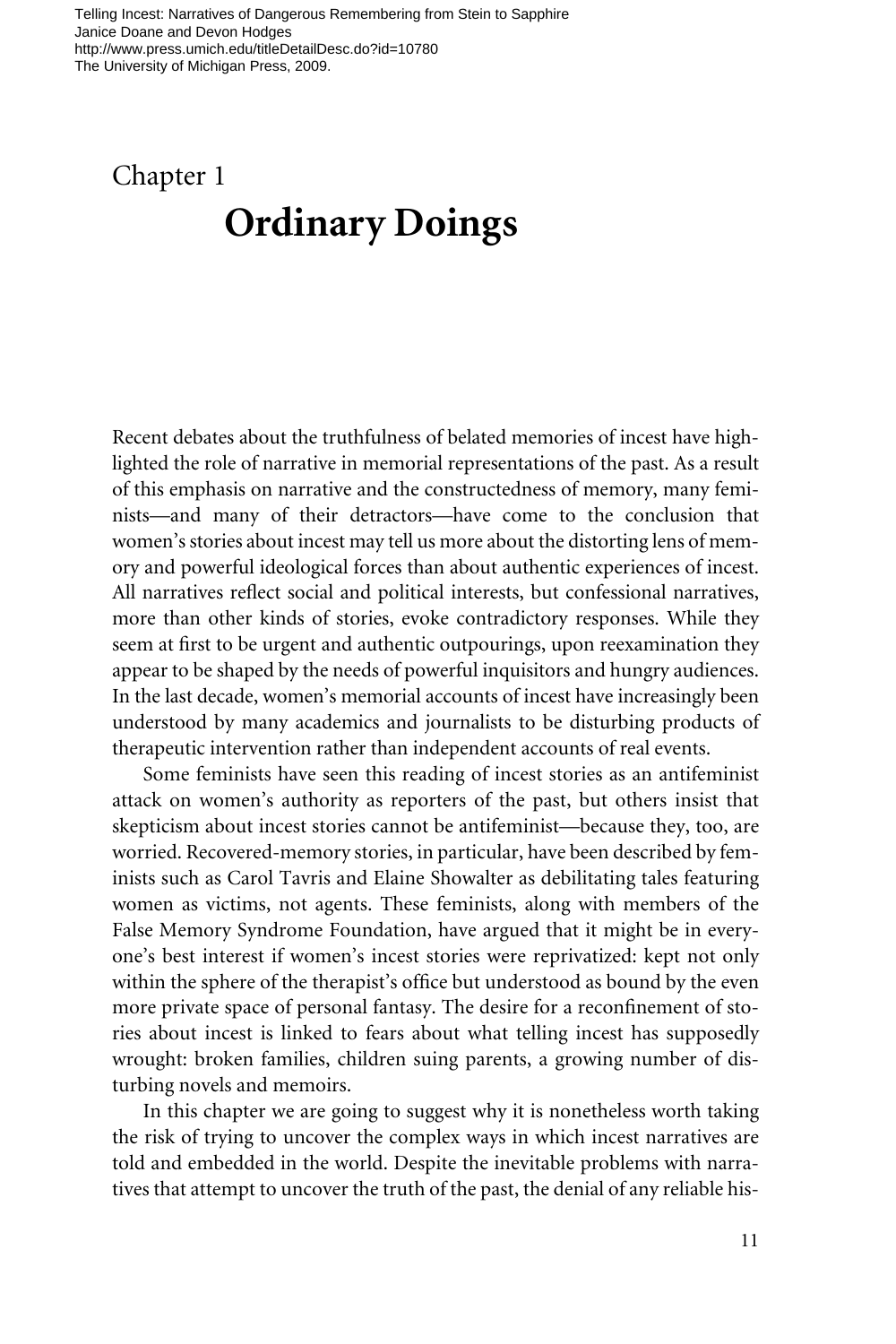12<sup>Telling</sup> Incest Telling Incest: Narratives of Dangerous Remembering from Stein to Sapphire Janice Doane and Devon Hodges http://www.press.umich.edu/titleDetailDesc.do?id=10780 The University of Michigan Press, 2009.

> torical itinerary has its own dangers. As we will show through an analysis of Ian Hacking's *Rewriting the Soul,* which offers a sustained argument about the costs of talking too much about childhood sexual abuse and trauma, the effort to limit talk about the past is a gesture that often serves to consolidate the power to remember legitimately in the hands of a few.

> The debate about recovered memories has produced, in a competitive way, intricate narratives asserting and contesting the links between sexual trauma and memory. The analogies used on both sides of the debate are dramatic, historical, and very rhetorical. So, for example, a segment of the recovered-memory argument, found in popular books such as Bass and Davis's *The Courage to Heal* and Herman's *Trauma and Recovery,* is constructed by pieces of the debate about the truth of the Holocaust. Because Holocaust deniers peddle a falsely benign past, recovered-memory advocates have found it useful to deploy the power of the Holocaust metaphor to suggest that deniers of recovered memories of child abuse are counterparts to Holocaust revisionists. And given the amount of media attention bestowed upon a vague concoction, "False-Memory Syndrome," a term invented by the False Memory Syndrome Foundation to suggest the craziness of those who claim recovered memories of incest, this analogy was perhaps inevitable. For recovered-memory advocates, the Holocaust provides a moralized lesson from history that lends support to the argument that false-memory proponents "abuse survivors" with contrived arguments, while it also emphasizes the truth of recovered memories of abuse  $(Lipstadt, 3).<sup>1</sup>$

> Members of the false-memory movement employ another metaphor, the "witch hunt," to attack the recovered-memory movement. This metaphor transforms women with recovered memories into sexual hysterics. These crazed women apparently enjoy victimizing innocent people, "the falsely accused," who are charged with crimes and convicted despite a lack of evidence: "we are now experiencing the United States' third great wave of hysteria. I believe that more have suffered in its course than all those who suffered in Salem and the McCarthy era combined" (Gardner, 425).<sup>2</sup> Here, again, a moralized history lesson, involving powerful American communal stories about group-think and persecution, lends support to the argument that innocent people are suffering at the hands of recovered-memory victimizers. Simplified references to past events, especially the Salem witchcraft and McCarthy trials, emphasize the embattled reasonableness of proponents of false memory in the face of a resurgent and feminized form of American irrationality.

> Such charged rhetoric makes it difficult, yet all the more desirable, to talk about the issue of sexual abuse and memory in a quiet, reasonable way, though reason is also a partisan in the debates about memory. Ian Hacking has written a philosophical work, often cited by analysts of women's incest stories, about multiple personality disorder and its links to concepts of child abuse, *Rewriting*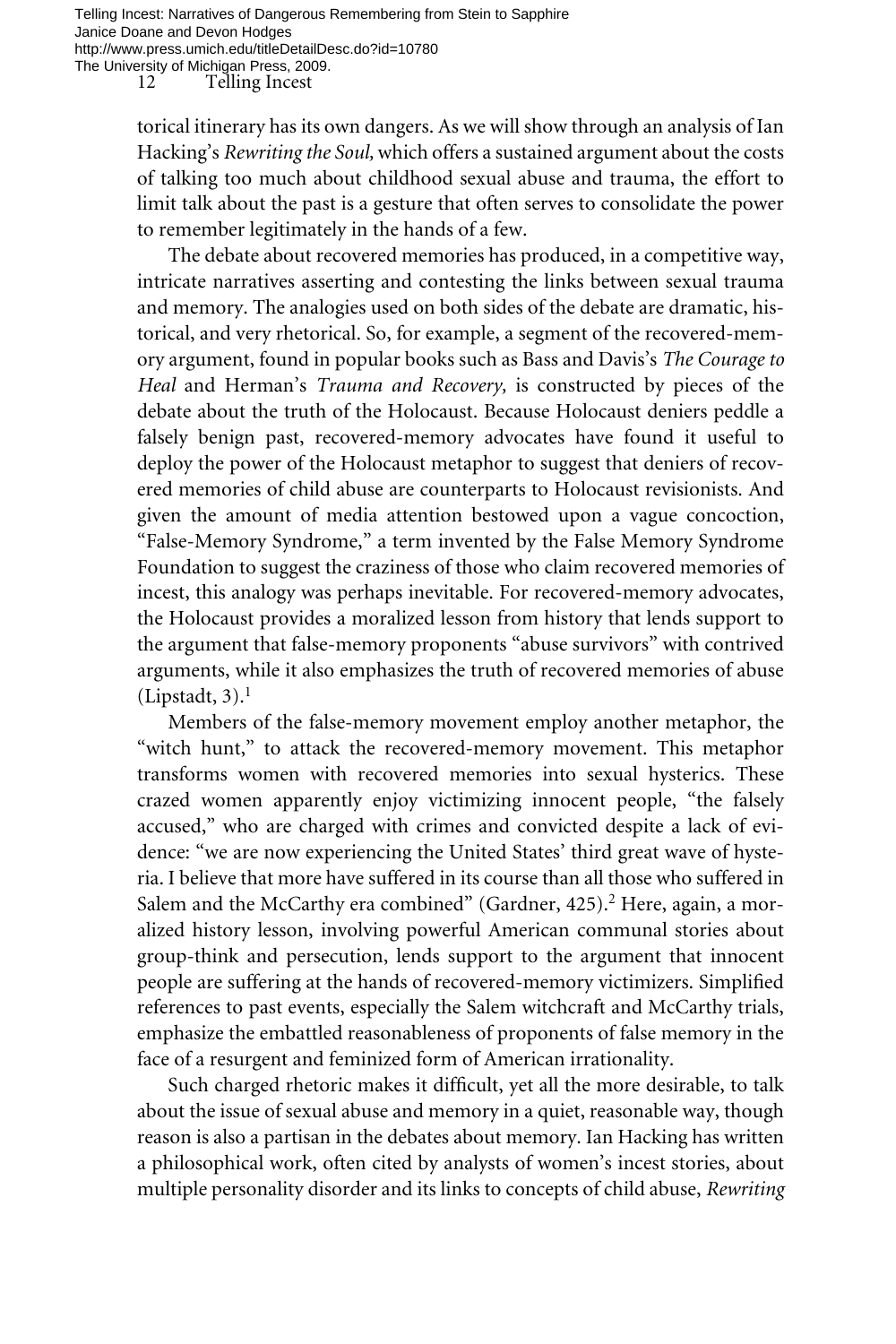Telling Incest: Narratives of Dangerous Remembering from Stein to Sapphire Janice Doane and Devon Hodges http://www.press.umich.edu/titleDetailDesc.do?id=10780 The University of Michigan Press, 2009.

## *Ordinary Doings* 13

*the Soul: Multiple Personality and the Science of Memory.* In this book, Hacking attempts to separate the contemporary language of multiples, child abuse, and recovered memories from the words and meanings attached to childhood trauma in the last half of the nineteenth century and the first half of the twentieth. Yet though his self-described "archaeological" scholarship promises relief from careless historicizing, his "distanced view of child abuse" (67) is actually part of the fray. In this chapter, Hacking's discussion of child sexual abuse will be juxtaposed with American women's stories of abuse written during the period that interests Hacking. These narratives do not emphasize psychic repression, and this means that we have chosen to examine transgressive stories, drawn from case records, letters, autobiography, and literature, that do not follow the familiar analytic plot line about women's stories of sexual abuse as having a simple origin in the nets of psychoanalytic discourse. The stories that interest us thus provide a challenge to Hacking's usefully representative assumption that tellings of child abuse have a very specific origin in late-nineteenth-century narratives about "shock," in accounts of physical wounds that were transformed by Janet and Freud into narratives about psychic trauma. Hacking presents contemporary discourse about child abuse and trauma as a fabrication of the past, unlike the discourse found in archives, which supposedly reveals the actual past. We will challenge this way of framing the divide between past and present and offer a more dynamic account of how experiences are estranged from language and how they are recovered. We are thus creating another perspective on what constitutes responsible remembering. Since memory wars may be irritating, it is useful to bear in mind that a unified view of the past is only possible if alternative views are unspoken—or unacknowledged.

Of course, skeptics, observing the recent proliferation of incest stories, might well turn to Ian Hacking's *Rewriting the Soul* for confirmation of their fears that contemporary narratives of child sexual abuse would be better left unspoken. Hacking argues that these new stories have a dangerous agency: "One should not dismiss the possibility that some of the increase in child abuse is due to the publicity itself, in that it makes available new descriptions under which to act, and then, by semantic contagion, leads on to yet worse actions" (238). Apparently, the present language used to describe child abuse does more than bury the past under an edifice of signs, "new descriptions." These descriptions are capable of corrupting the present. Hacking makes those who attempt to address the problem of child abuse partly responsible for causing it through a process of "semantic contagion" (238).<sup>3</sup>

Certainly representations—the language we use, the images we see—do shape our desires and actions, though not in a simple cause-and-effect way. The relation between individual acts and the set of cultural representations and material conditions informing those acts is enormously complex. Hacking,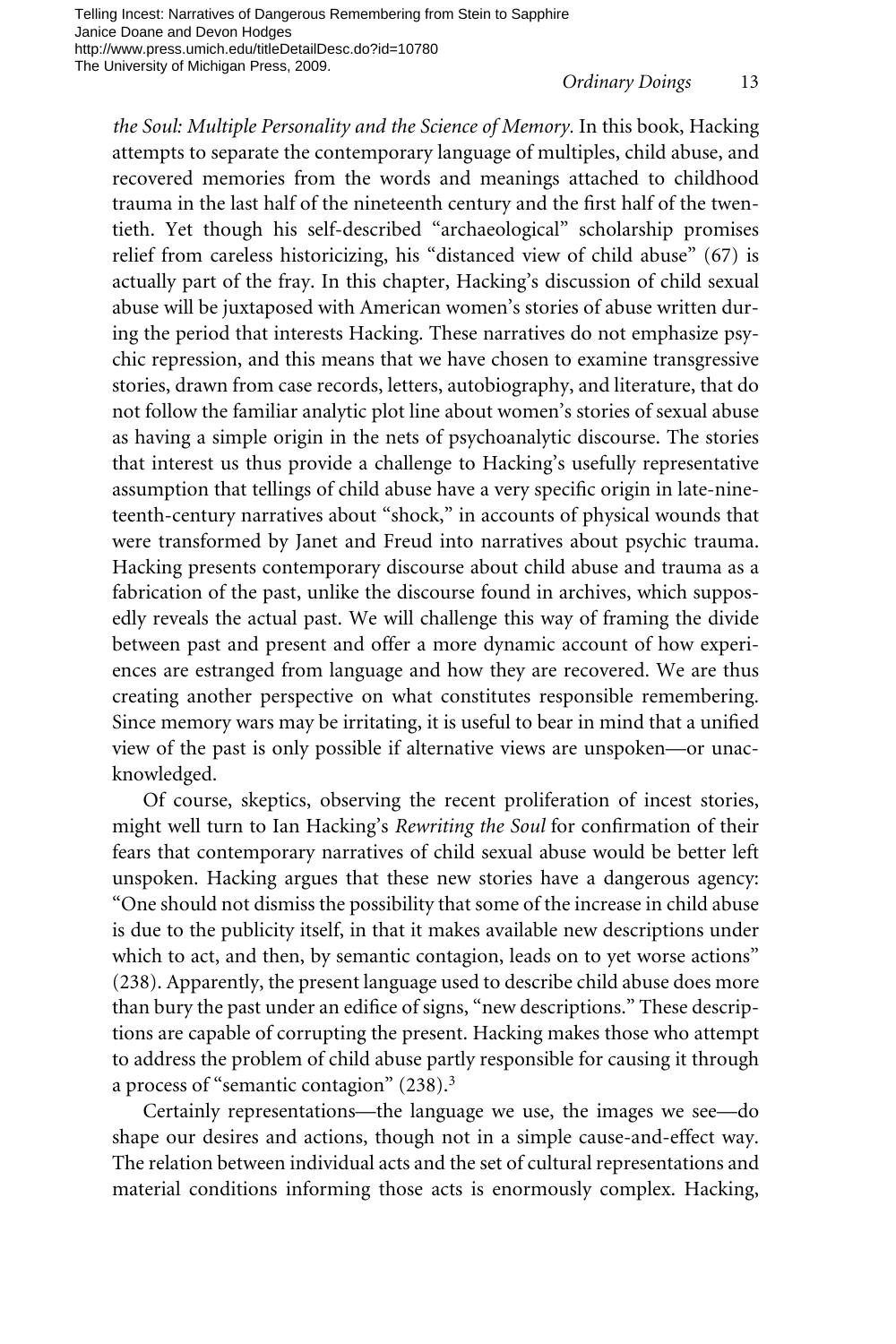because he is interested in isolating structures of causation, often makes things too simple. To isolate the contemporary use of the phrase *child abuse* as a cause of child abuse reductively limits discussion of causes. For one thing, Hacking's focus deflects attention from perpetrators: why do perpetrators forget the desires and interests of daughters? under what conditions does sex become a form of disciplinary violence? what cultural definitions of the erotic inform their desires? Furthermore, a focus on the dangers of the phrase *child abuse* masks the significant ways in which, historically, a prohibition on speaking about abuse has served not to stop incest from occurring but to occlude responses to it. Silence frees the field for perpetrators. As Wendy Evans and David Maines point out, "the collaboration of clinical and social scientific theories" in the late nineteenth century supported a rhetoric about the incest taboo and dysfunctional girls that made incest and male perpetrators nearly invisible (306). Louise Barnett explains how these prohibitions shaped the reception of incest tellings: "The easiest attitude for a public that never spoke about such things was to assume that an accusation of incest could not be true. Even if it were, many would maintain, bringing it to light was the greater scandal, a corruption of public discourse" (22). By decrying the "semantic contagion" caused by speaking about child abuse, Hacking's rhetoric implicitly works to support a prohibition on telling in the name of public morality, without suggesting any alternatives.

Hacking not only attempts to chill present discussions of child abuse by arguing that our new descriptions contaminate the present, he also suggests these descriptions contaminate the past: "retroactive attribution of modern moral concepts" may make the past seem more corrupt than it really was. Hacking offers the following "trite" example.

Imagine some plain, but not entirely gross, case of sexual harassment that took place in 1950, behavior that contravened no law nor custom of 1950, and which hardly even infringed the canons of taste then current, in the social milieu where the event took place. If you tell me about the episode in 1950 terms, you certainly will not use the expression "sexual harassment." What was the man doing? You answer by identifying the action, telling me what the man was doing to his secretary, perhaps, and the way in which he said it. But now you can also answer the question "what was the man doing?" with "He was sexually harassing his secretary." This is the same action as the one you first presented in a more neutral way, but it is that action under a new description. On the other hand, when we ask whether the man intended to harass his secretary, most of us are less sure what to say. Today, in many milieus, we hold in contempt the man who says he did not realize he was harassing. And if he will not stop behaving that way, he is finished. But when we reflect on the 1950s man, there is a certain dimin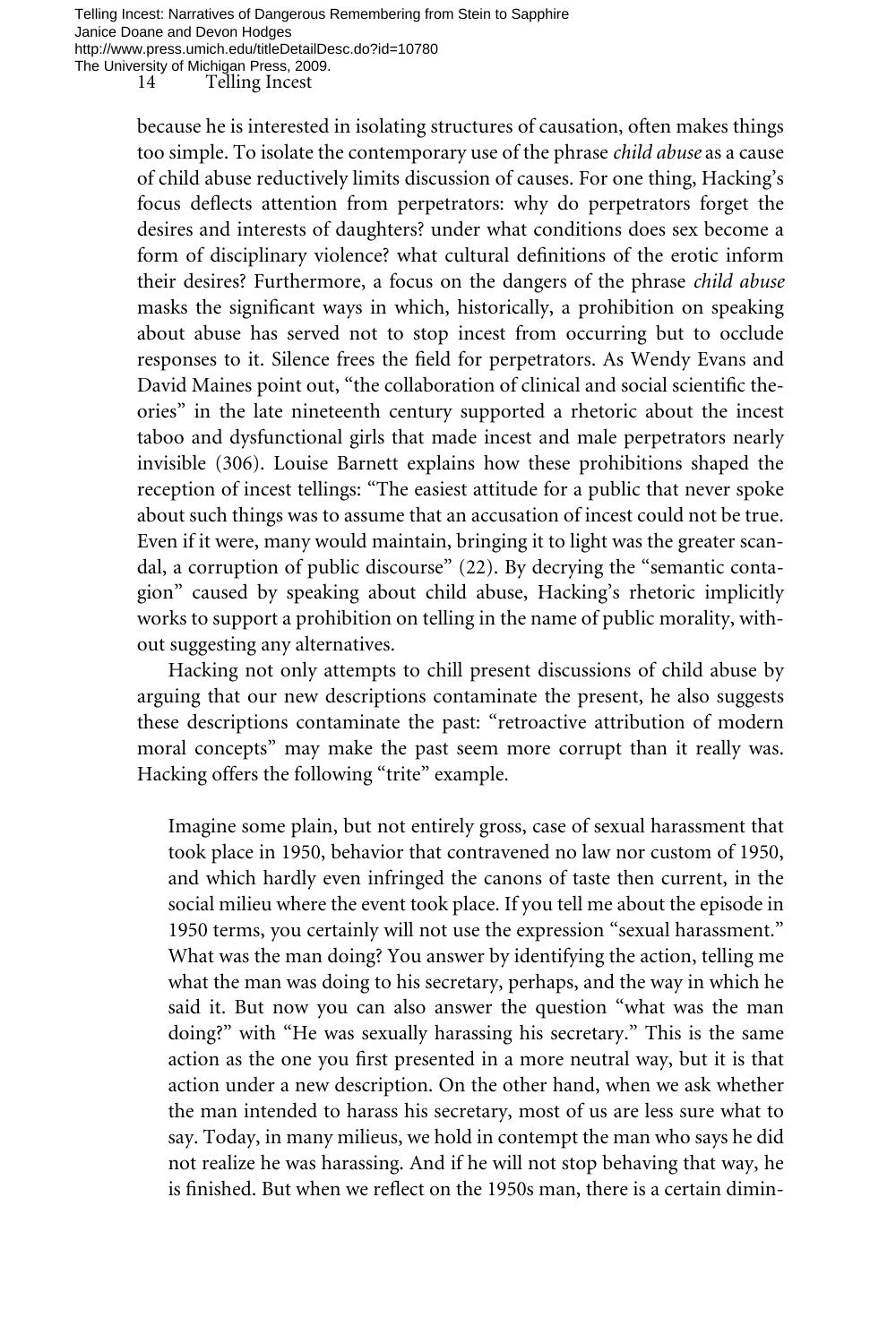ishment to the accusation if the very idea of harassment was not available to him. (*Rewriting the Soul,* 243)

Hacking's implicit question is: how can we now condemn the 1950s man if he could not have understood his actions as sexual harassment?

The ghostly neutrality of the man's actions, however, is being produced by Hacking's writing, though it seems at first only an artifact of a "doing's" necessary namelessness. Hacking asks his readers to imagine a "plain" case of sexual harassment, but he does not provide a clear description of what the "man was doing to his secretary." Of course, he cannot be "clear" because the point of this exercise is to refuse to name what is happening and so remain, presumably, chaste, innocent of contemporary namings. At the same time, Hacking's refusal, one made in the present, may also be read as an aggressive suppression of information. The passage only admits that the action was something "said." A "plain case of harassment," as definitions of sexual harassment insist, would occur within a specific context in which one person has power over another and exercises it, often repeatedly, through unwelcome, sexually provocative words and actions.<sup>4</sup> In a "plain case" of harassment, it would be difficult for a woman—in Hacking's example, "his secretary"—to resist such "doings" without jeopardizing her job. Hacking's troubling focus on the man's doings and complete lack of interest in the secretary's response (the classic male boss and female secretary roles thus repeated in the narrowness of Hacking's concern) allow him to blandly assert that in the 1950s "you" (which "you" is this?) would have had a neutral description for actions that "we" (which "we" is this?) would now identify as harassment.<sup>5</sup>

To accept Hacking's belief that a clear divide exists between "them" in the past and "us" in the present requires a good deal of confidence in the homogeneity of both cultural moments. Was the 1950s a decade in which there existed a consensus about "canons of taste"? Hacking insists that if a man did not think he was harassing, then "there is a certain diminishment" to present accusations about his doings (243). Because he takes as a given the absolute dominance of the boss's point of view (though he thinks he offers a universal perspective), Hacking can claim that in the 1950s, the man's doings were more or less "neutral," which is a way of saying that they were, at the time, not simply unnameable but also incontestable. His implicit belief that there would likely be no resistance to the man's doings requires that Hacking forget the point of view of the woman who was the recipient of these acts.<sup>6</sup> The secretary, of course, might have felt scared and angry about "what the man was doing." She might not have agreed that the man's actions were "hardly" an infringement of taste; she might even have said something. The lacunae in Hacking's example reflects his own blind spot. Despite his claims to be conducting a Foucauldian archaeology, he does not engage in Foucault's effort to map not only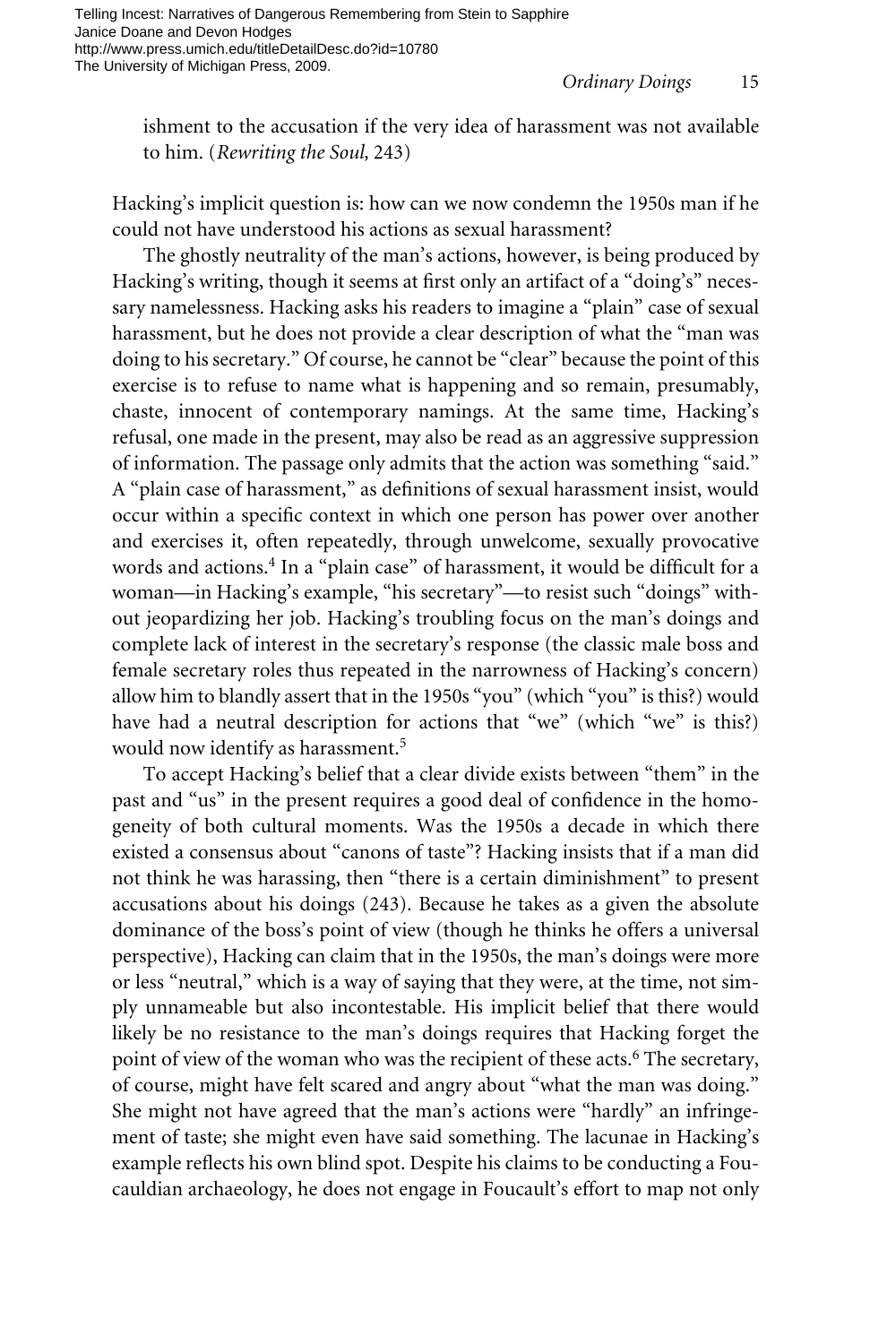what a dominant discourse creates but what it excludes and subjugates. In other words, Hacking pays insufficient attention to the dynamic of power and resistance.

From a feminist perspective, the 1950s have long been linked to women's experience of a "problem that has no name," as Betty Friedan so memorably put it. That Friedan's book focuses only on the plight of educated, affluent, white women is proof that even this painfully articulated effort to name women's problems also rendered invisible the language and experiences of women with less visibility and social power. Indeed, it has only been very recently that writings of African-American women in the 1950s have been recognized as articulating resistance to the status quo. Examining contemporaneous reviews of Gwendolyn Brooks's only novel, *Maud Martha* (1953), Mary Helen Washington notices their inability to perceive the novel's "compelling themes," "the struggle to sustain one's identity against a racist and sexist society, the silences that result from repressed anger, the need to assert a creative life" (31). Hacking's imposed consensus, like the one operating in reviews of *Maud Martha,* simply ignores the feelings and words of those women in the 1950s who resisted and ultimately transformed normalized practices (ones that "contravened no law" and seemed not to infringe "canons of taste"). A feminist critic, Maureen Cain, pushes that subjugated knowledge into view: "Did not the relations which constitute sexual harassment exist before they were named and did not the women in those relations have an experience? Is not that . . . experience the reason that women wanted to take the personally risky and politically fundamental step of giving the experience a name?" (89).7

Hacking's "trite" example seeks to demonstrate the epistemological and moral problems associated with describing past actions in new terms such as *sexual harassment.* Indeed Hacking believes that commentators falsify the past by describing old, unnamed actions using such new terms. His point is that *sexual harassment* is a recent term and must mark a new category of experience. But do new terms always work this way? That someone did not know that she suffered from a disease called "diabetes" did not mean that diabetes did not exist. Naming, then, may not always falsify the past, and trying to avoid naming, as Hacking does in the interests of fidelity to history, has its own dangers. By fabricating an example that is "not entirely gross," he necessarily uses description to construct and contain the meaning of what happened in the past: in this case, men doing nameless things to women. Despite his anxiety about false attribution, Hacking himself uses signs to build an image of the 1950s that he believes represents the truth of the past itself. His descriptions are contrived and interested, but the real problem is his inability to acknowledge that anything lies outside them. In a sense, he has too much confidence in his own authority.

In a predictable extension of his argument, Hacking suggests that recovered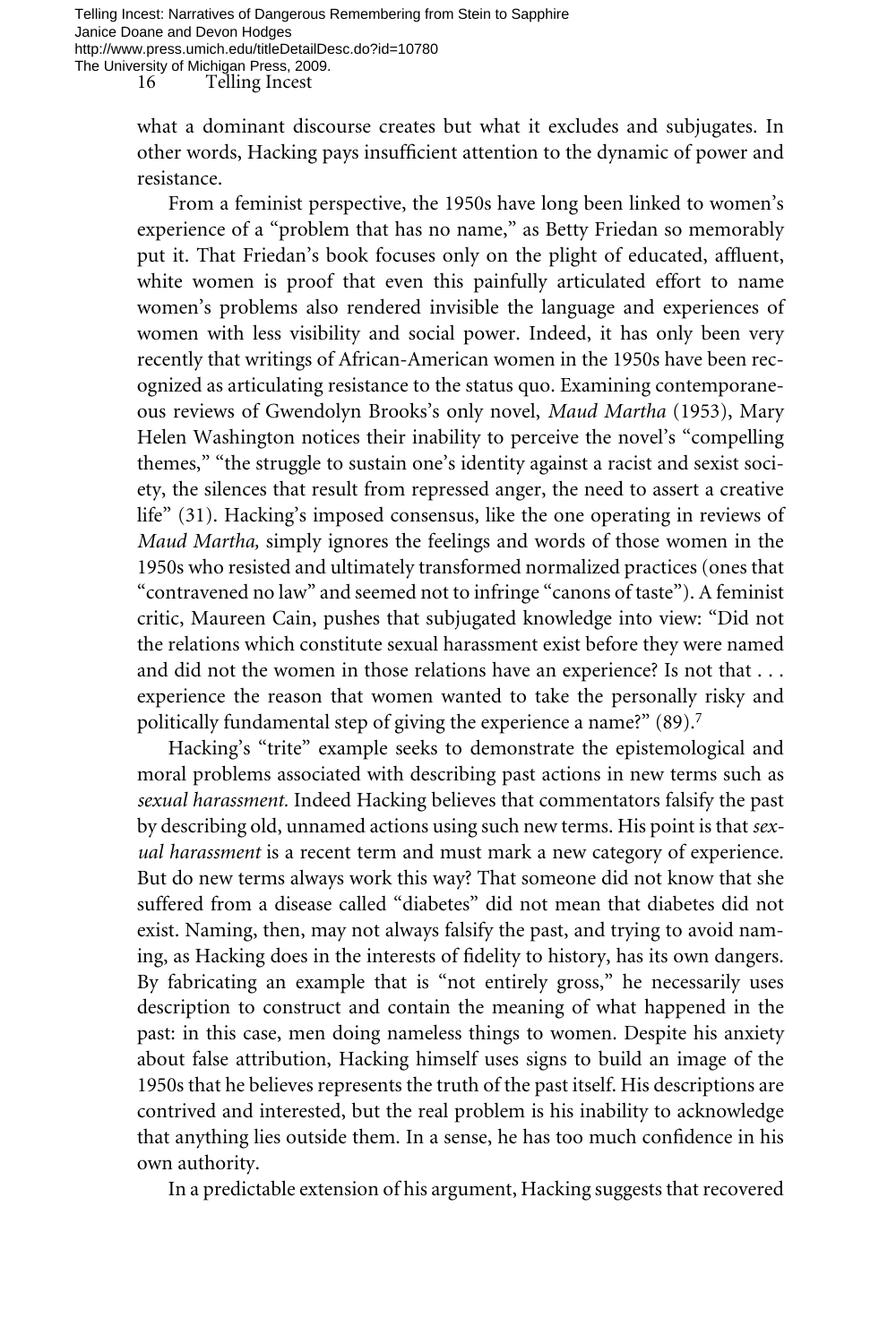memories of sexual abuse involve the falsification of the past. He writes: "Old actions under new descriptions may be reexperienced in memory. And if these are genuinely new descriptions, descriptions not available or perhaps nonexistent at the time of the episodes remembered, then something is experienced now, in memory, that in a certain sense did not exist before" (*Rewriting the Soul,* 249). Hacking is here developing a postmodern argument that explains that recovered memories are false insofar as our present discursive milieu (our "narrative truth") separates us from the past: new descriptions create new pasts. For Hacking, remembering involves finding the historically correct words for invoking the past (the "historical truth"). These are two forms of linguistic absolutism. In addition to arguing that narrative and historical truths are not so easily separated, we hope to show that nondiscursive conditions historically contingent forms of embodiment of, and resistance to, power relations—have an instrumental relation to language. As previously unspoken doings emerge into representation, they challenge the comprehensiveness of dominant forms of language and knowledge.

Having drawn a historical line at the 1960s, the time before which charges of past abuse cannot "in a certain sense" be accurate, Hacking moves to what he sees as the real problem: women in therapy, especially "multiple personality therapy," are using their "apparent memories" to fashion false selves. In this way, therapy leads women to "false consciousness."

Not in the blatant sense that the apparent memories of early abuse are necessarily wrong or distorted—they may be true enough. No, there is the sense that the end product is a thoroughly crafted person, but not a person who serves the ends for which we are persons. Not a person with selfknowledge, but a person who is the worse for having a glib patter that simulates an understanding of herself. Some of the feminist writers . . . appear to share this moral judgment. They add that too much multiple therapy implicitly confirms the old male model of the passive woman who could not hang in, who retroactively creates a story about herself in which she was the weak vessel. (*Rewriting the Soul,* 266)

Women, it seems, are more harmed by therapeutic practices than by their "true enough" painful memories. Implicit here is another prohibition on women's stories (or "glib patter") about victimization, this time in the name of the laudable stoicism of the woman who "hangs in." Notice how passive is the form of agency—"hanging in"—that Hacking extols.<sup>8</sup> Yet for Hacking, "hanging in" is a powerful moral operation that protects a woman's very soul, the core of her being, from the emptying-out process of therapeutic self-fabrication.

While feminists such as Carol Tavris, Wendy Kaminer, and Janice Haaken have expressed concerns about the political effects of women's identifying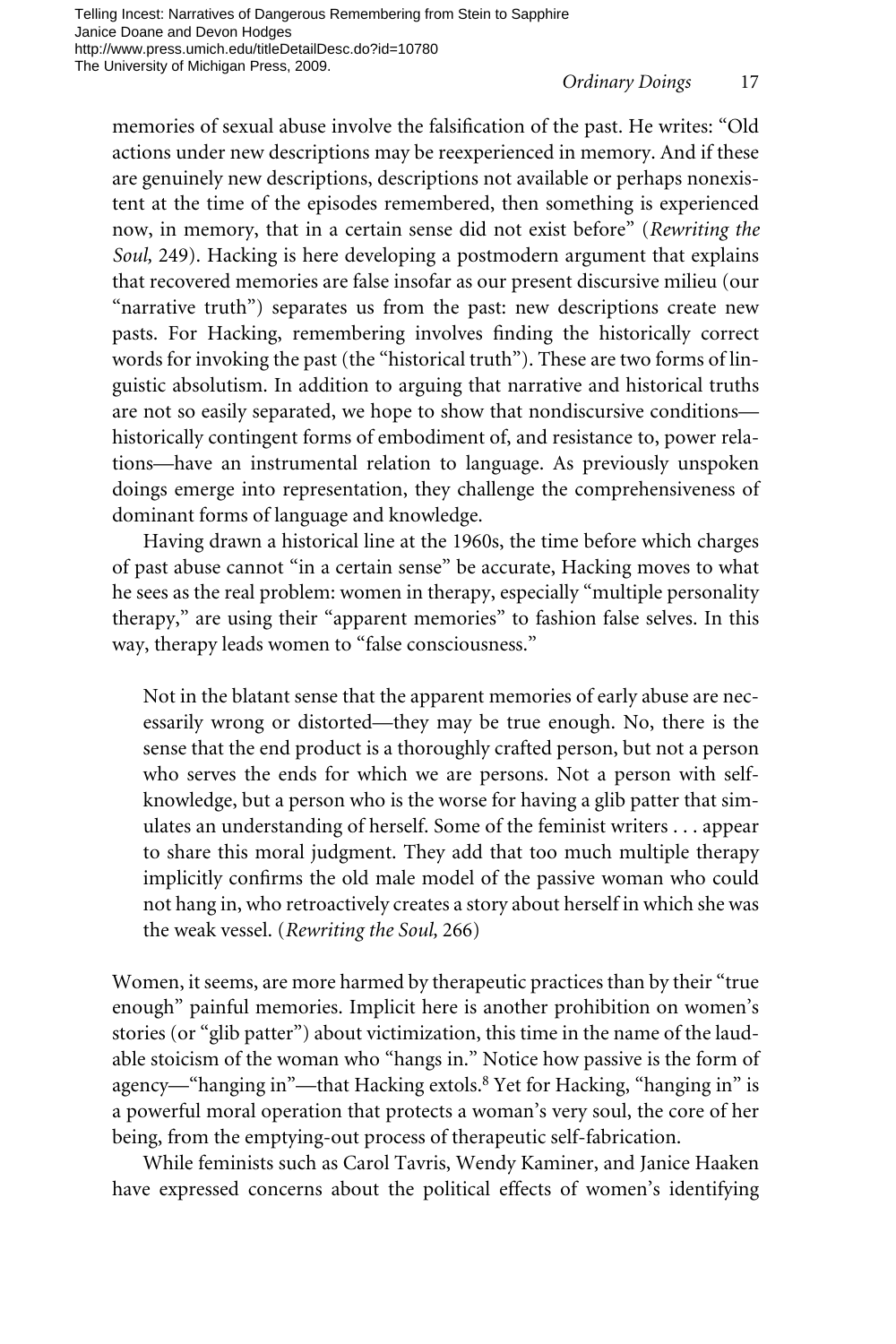themselves as victims who need to be saved, all such concerns are not feminist. Indeed many false-memory proponents unilaterally blame feminism for *encouraging* women to think of themselves as victims, an argument that is meant to make all survivor stories seem deplorable, victim posturing.<sup>9</sup> Hacking's language, which often follows the contours of the false-memory argument about the power of therapists to elicit false memories, dramatically features women losing their souls as they become pseudovictims. Indeed, the extent to which he represents women as pseudo-victims is stunning given that he is willing to acknowledge that their memories may be true. By emphasizing women's loss, Hacking also refuses claims made by female patients that recalling/narrating their experiences of abuse is empowering and a source of new discursive authority. For Hacking, these claims too become fabrications, glib patter, false consciousness. Yet it is useful to remember that other interpreters place the scene of a woman's "soul murder" *before* therapeutic intervention, in acts of violence, rather than after it. Leonard Shengold, for example, describes "soul murder" as an effect of an abused child having either felt too much to bear or having been exposed to too little (2). When "soul murder" is positioned this way, then the locus of dangerous fabrication lies in those who disavow the terrors of the familial past, not the therapeutic present.<sup>10</sup> In Hacking's work, the individual as well as the social past is a place of greater integrity than the present, but it is important to recognize that this assumption is a crucial site of contestation in the memory wars.

Although Hacking sometimes aligns himself with feminists who are skeptical about the effects of therapy, his argument differs from theirs in its implicit effort to protect a discursive regime that operated in the past to privilege the boss's point of view by rendering it neutral. Remarking upon the problem of viewing one's discursive positions as neutral, Dean MacCannell and Juliet Flower MacCannell point out, "That some are privileged to think of their power as neutral, to think of themselves and those with whom they enter into power relations as free is based on the suppression of violence" (206). Actions in the past rendered blandly neutral by Hacking were contested by women struggling against forms of oppression without a name. Because he dismisses this struggle, Hacking's admonition against naming the past using new descriptions begins to seem a powerful move to enforce his reading of the past against the claims of new interpreters. As Hacking's book demonstrates, the inevitable process of rereading the past is disconcerting, especially to those who would like to settle on one authentic, seemingly apolitical and neutral meaning for past events—the one *they* provide, of course.

In another effort to draw a clear distinction between past and present, Hacking offers a brief history of child abuse that attempts to explain what can be accurately said about such past "doings." "The phrase 'child abuse'—that exact phrase—is seldom found before 1960; its predecessor was 'cruelty to chil-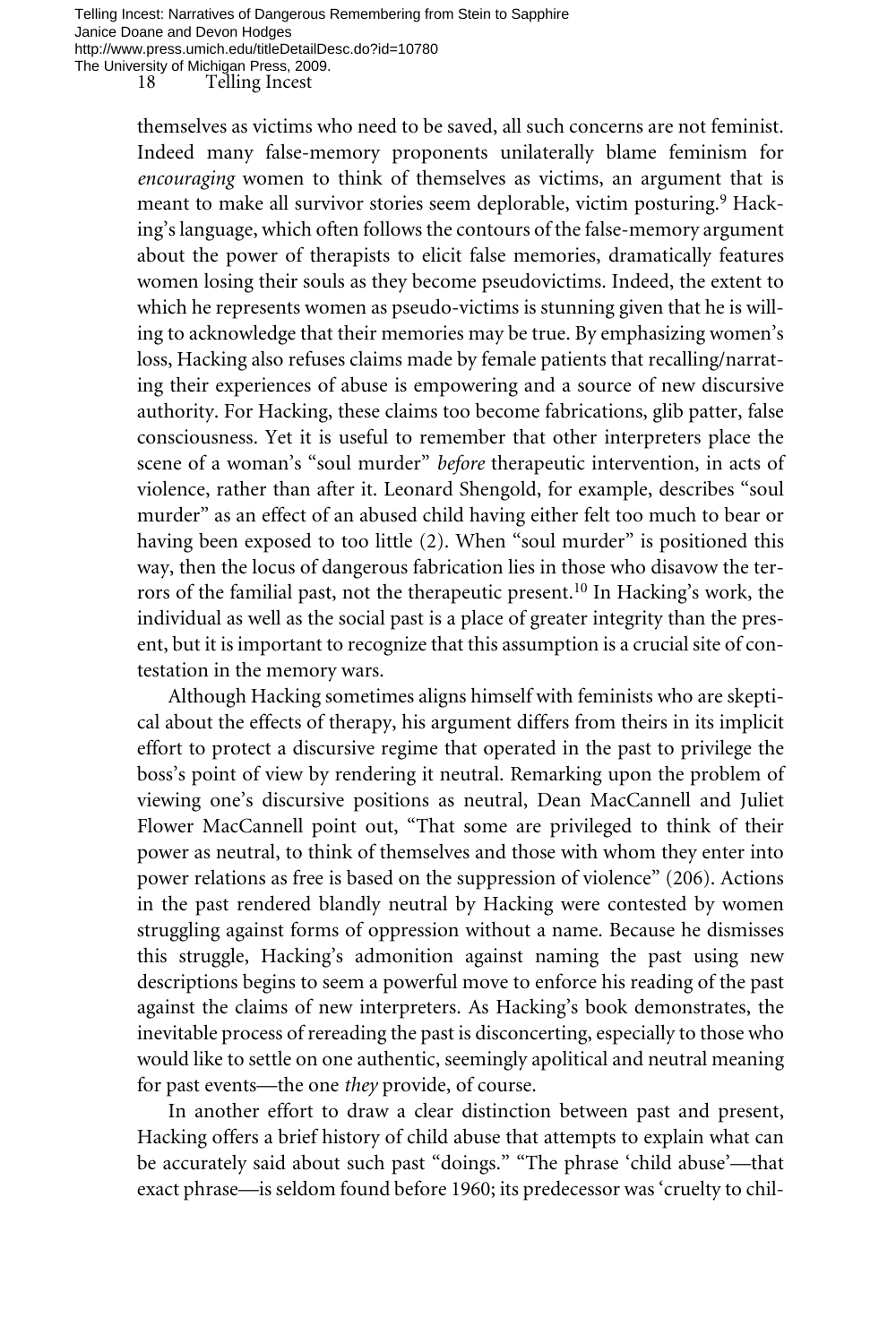dren'" (56). Unlike *child abuse,* which is now supposed to be a classless evil, "cruelty to children" was connected to poverty and "not felt as the outstanding evil" (58). Furthermore "the man who beat or raped his daughter may have been called a beast, but there was no expert knowledge to help, cure, or manage that type of individual. He was a wretch to be punished" (59). This summary, which he expands elsewhere, accurately emphasizes the former centrality of the phrase "cruelty to children." This phrase was often used by the late-nineteenth-century protection agencies that were indeed directing help to the poor, though Hacking ignores the importance of the growing professionalization of social-work "experts." Entirely missing from his summary, however, is any effort to think about the victim of the "beast," to whom Hacking is as indifferent as he is to his imagined "secretary." He also refuses engagement with the multiple and shifting determinants of acceptable speech during this period. Not only does he not explain why so little discursive pressure was put on the "man who beat or raped his daughter"—deference to paternal authority? beliefs that sex with children cured venereal disease?—but he does not pay sufficient attention to the texts of new interpreters, located outside of scientific networks, who were challenging the fixed picture of the social universe offered by privileged male subjects.<sup>11</sup> It is to examples of these narratives, rather than the much-analyzed accounts of Freud and Janet, that we now wish to direct attention.

One set of narratives revealing the language women used to destabilize, though not defeat, the prohibition on speaking about incest has been developed and analyzed by Linda Gordon in several articles, as well as in her book *Heroes of Their Own Lives.* These narratives are drawn from the archives of three private social-work agencies in Boston during the years 1880 to 1960; about 10 percent of the case records in her sample were cases of incest, and most (98 percent) involved the sexual assault of a girl by an older male relative, usually the father (Gordon, *Heroes,* 207; Gordon, "Incest and Resistance," 253). Acknowledgment of these cases was "in part based on [the] notion that it was exclusively a vice of the poor." Yet although there were class boundaries placed on discourse about incest, the eventual cross-class legitimacy of this discourse was inevitable once the prohibition against speaking about ordinary incest was partially lifted. Perhaps that is why an organization that worked with the poor, the Massachusetts Society for the Prevention of Cruelty to Children "considered incest cases 'too revolting to publish.'" Moral opprobrium clearly was attached to incest long before 1960 and could be used to ban information about its frequency and ordinariness (Gordon, *Heroes,* 215). One of Gordon's goals is "to situate incest socially and historically, in the ordinary conditions of girls' lives" ("Incest and Resistance," 254). The ordinary pattern of incest in the case records between 1880 and 1930 will be familiar to readers of Herman's *Father-Daughter Incest,* a book that we will analyze more fully in a later chap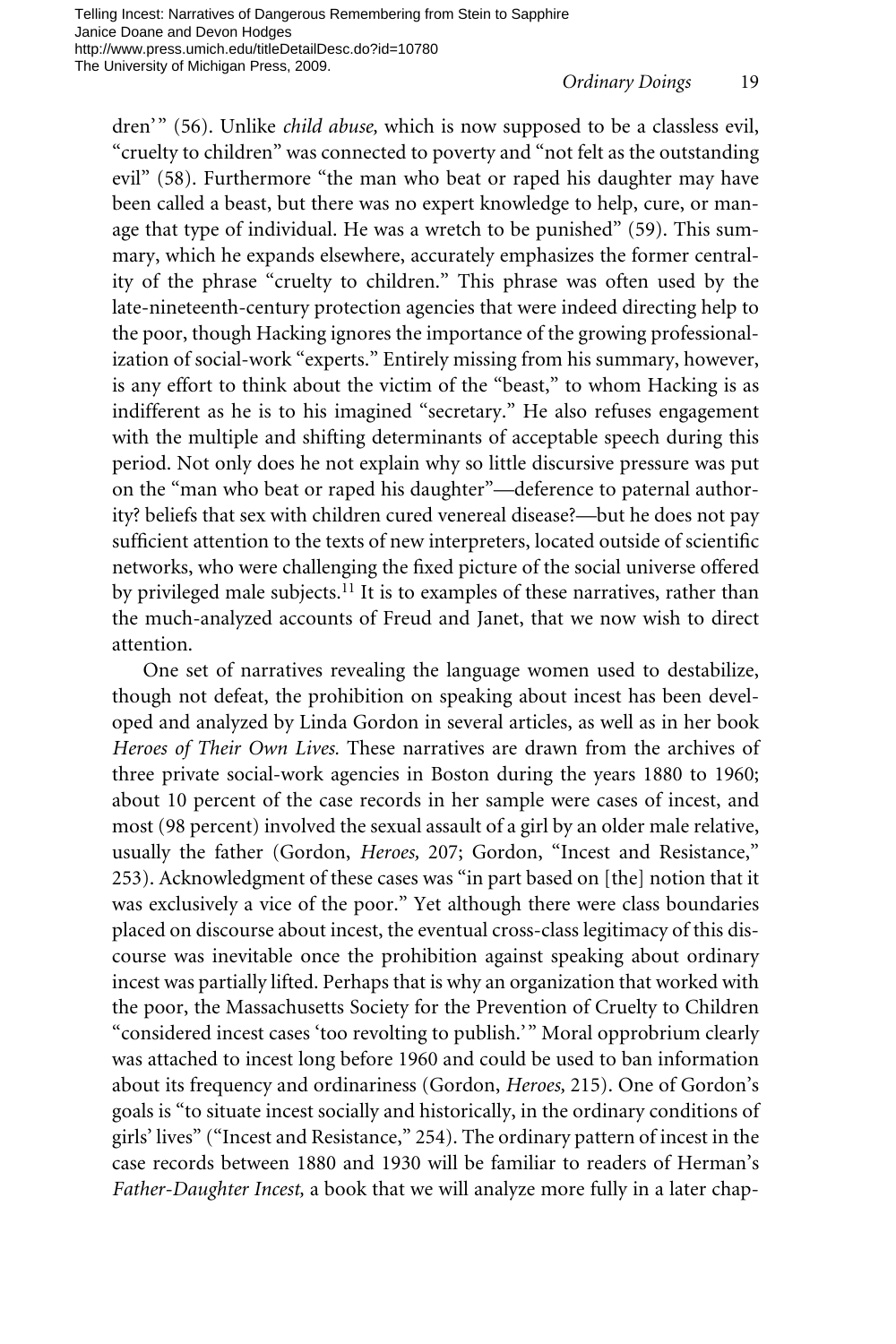Telling Incest: Narratives of Dangerous Remembering from Stein to Sapphire Janice Doane and Devon Hodges http://www.press.umich.edu/titleDetailDesc.do?id=10780 The University of Michigan Press, 2009.

20 Telling Incest

ter. The pattern involves families in which a socially isolated oldest daughter with an absent or weakened mother has to function as a wife (housekeeper, baby-sitter, sexual partner) for a moralizing, tyrannical father. The earliest testimony about an incest victim that Gordon includes in her book comes from records in the 1920s that corroborate the incest experience of an oldest daughter. Social workers recorded many exchanges, like this one, that compel belief for several reasons. First, they are mediated through agency workers who often disdained the culture of their clients (*Heroes,* 14) and so cannot be accused of offering excessively sympathetic accounts. Second, these caseworker reports have the directness associated with the "note": "About 2 or 3 wks after mo's death one night fa came to the kitchen and locked the door, and made [Silvia] get on his lap, and had relations with her." Though the father initially denied the charges and tried to get the other children to testify on his behalf, he was eventually convicted and sentenced to ten to twelve years (206–7). In her study of similar cases, Gordon found that girls, despite "canons of feminine acquiescence" (253), actively reported attacks, and child-protection workers helped convict perpetrators, though then, as now, there were concerns about false allegations (216). Between 1910 and 1960, attitudes toward victims shifted; preventative work became less active, and the crime of incest lost visibility as the problem of incest became "redefined as a problem of sex delinquency" (219). This new definition—sex delinquency—shifted blame from male family members to daughters, while still marking the resistance of abused girls, who often became "sex delinquent" to get the money to leave home.

There are other examples of partial narratives that can help illuminate how women both challenged and respected the prohibitions—linguistic, social, and economic—on telling stories about sexual abuse. Between 1910 and 1922, Maimie Pinzer, a working-class woman, wrote letters to Sophie Howe, a wealthy and charitable Bostonian. These now well-known letters were published by the Feminist Press in 1977 in an effort to restore to visibility the lives of "ordinary and powerless people" whose perspectives were not, at that time, often included in historical accounts (Rosen, xiii). Maimie's letters include a revelation of abuse by an uncle that functions to challenge the moralizing voice of a male relative. Maimie, remembering the actions of her uncle, who argued at a hearing that she was incorrigible, writes: "This uncle is the same one who did me the first wrong, when I was a tiny girl, and any number of times since then" (193). Maimie's first-person account surely gains credibility, though it could be seen as a way to explain her "fall," because early abuse has been linked to later prostitution, for her an occasional occupation.<sup>12</sup> Further, the simplicity of this quasi-private revelation powerfully dramatizes the gap between her power to narrate her experience in a letter and her uncle's power to narrate it in a court of law.

Providing another example of this kind of belated, almost invisible testi-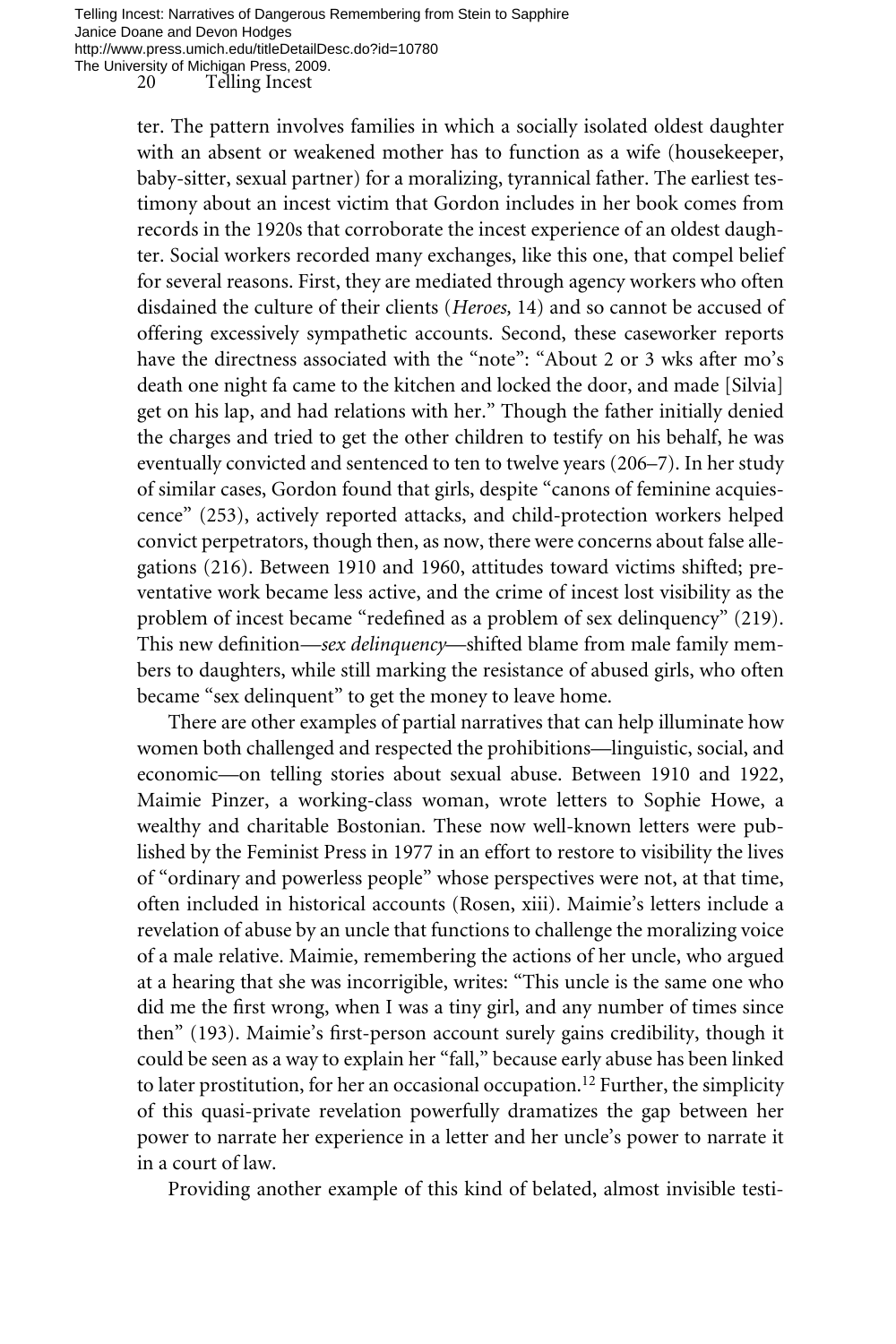mony about nonincestuous sexual abuse, the historian Nell Painter suggestively reads the silences of Sojourner Truth's *Narrative* (1859) and finds a story about Sojourner's abuse by her mistress. With the help of an amanuensis whose presence is revealed in the *Narrative*'s distanced point of view, Truth describes "a long series of trials in the life of our heroine, which we must pass over in silence; some from motives of delicacy, and others because the relation of them might inflict undeserved pain on some now living" (20). These trials may have included sexual abuse. Painter writes: "the sexual abuse came from her mistress Sally Dumont, and Truth could tell about it only obliquely, in scattered pages in her *Narrative.* Truth spoke straightforwardly about most of her suffering in slavery, "'this putrescent plague-spot,' but only vaguely about this" (Painter, 16). Truth's story was about things that she called "so unacceptable, so unreasonable, and what is usually called so unnatural" that readers who were not "initiated" might doubt her veracity (16). Painter points out that abolitionist literature actively circulated slave narratives about the rape of slaves by male slave owners, and Truth was unlikely to be reticent had this been the story she wanted to tell. There remained, however, abuses that were "unseen" by abolitionists and thus less credible (16). Truth knew her audience. Her story strategically omits what cannot be believably told, without allowing the "believable" to entirely determine what she says. Her "vague" tale points to a place of a "doing" that cannot be told because it cannot be credibly heard.

These narratives in which women tell about their experiences of nearly unspeakable doings are, by definition, spoken by social actors who assert themselves against the grain of a culture that suppresses such reports, even if, as Hacking correctly notes, exemptions were sometimes given to the poor because they were understood to be immoral and thus required to "confess."13 Yet though these women's narratives were fragmentary and did not often serve as the basis for public condemnation of an abuser, they mark an intervention of the kind that will eventually gain enough cultural authority to make women's incest stories a powerful form of contemporary women's memory, a form with the power to inspire a backlash. In early narratives of abuse, of course, that power is only nascent. Maimie's story was written long after her uncle had successfully spoken at the hearing that would define her sexuality as delinquent. Yet she did contest his story in a letter to a woman with considerable social status, exposing her uncle's hypocrisy. In alternative archives that are explored by feminist "archaeologists," new stories about child sexual abuse emerge at the turn of the century in the context of a changing cultural grid. As John D'Emilio and Estelle Freedman have pointed out in their book *Intimate Matters,* sexual practices and their meanings became more heterogeneous as they were dislocated from a primary association with reproduction in latenineteenth-century and early-twentieth-century America. Women, supported by feminist reformers, protective agencies, and news media interest in sex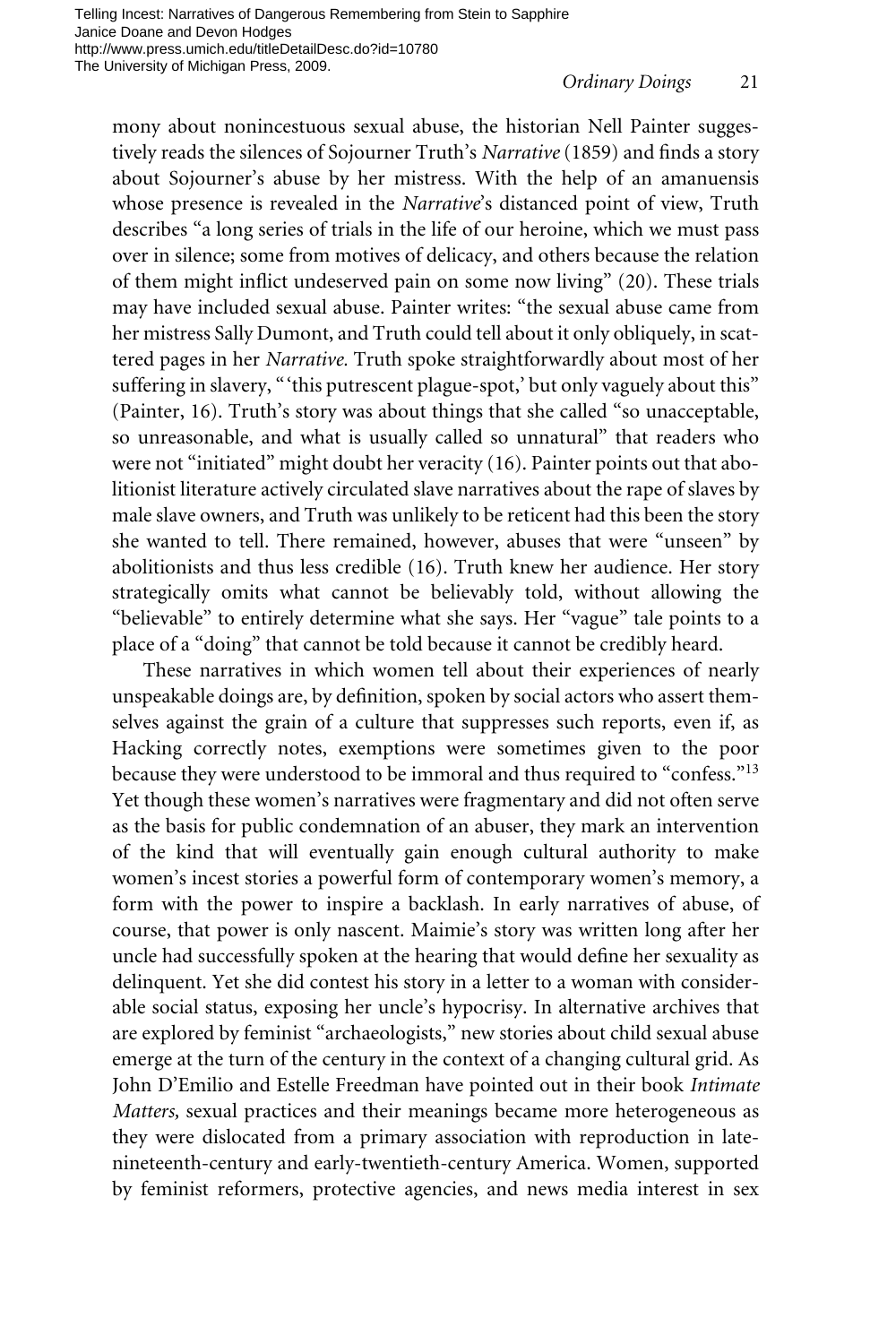crimes, began to mobilize their own narratives about sexuality and gender. This mix of emerging subjectivities, expert discourses, and scandal was both volatile and productive (D'Emilio and Freedman, 166).<sup>14</sup> Contemporary women's narratives of abuse thus have historical antecedents in the final decades of another century, one that shared with our own anxious time a fascination with and suspicion of women's narratives, especially those about sexual threats.

Gertrude Stein is the exemplary figure of innovative women's writing at the turn of the century, so it is not surprising that she self-consciously explored the limits of what was narratable about a father's "doings" to his daughter. Buried at the center of Gertrude's Stein's mammoth book *The Making of Americans* (1925) is an innovative vignette about a man's "doings" and a daughter's response.<sup>15</sup> Though located in a novel that employs deliberately digressive and repetitive textual practices, this vignette is narrated in a surprisingly simple way. It has characters, dialogue, and a clear teleology.

It happens very often that a man has it in him, that a man does something, that he does it very often, that he does many things, when he is a young one and an older one an old one. It happens very often that a man does something, that a man has something in him and he does a thing again and again in his living. There was a man who was always writing to his daughter that she should not do things that were wrong that would disgrace him, she should not do such things and in every letter that he wrote to her he told her she should not do such things, that he was her father and was giving good moral advice to her and always he wrote to her in every letter that she should not do things that she should not do anything that would disgrace him. He wrote this in every letter he wrote to her, he wrote very nicely to her, he wrote often enough to her, and in every letter he wrote to her that she should not do anything that was a disgraceful thing for her to be doing and then once she wrote back to him that he had not any right to write moral things in letters to her, that he had taught her that he had shown her that he had commenced in her the doing the things things that would disgrace her and he had said then when he had begun with her he had said he did it so that when she was older she could take care of herself with those who wished to make her do things that were wicked things and he would teach her and she would be stronger than such girls who had not any way of knowing better, and she wrote this letter and her father got the letter and he was a paralytic always after, it was a shock to him getting such a letter, he kept saying over and over again that his daughter was trying to kill him and now she had done it and at the time he got the letter he was sitting by the fire and he threw the letter in the fire and his wife asked him what was the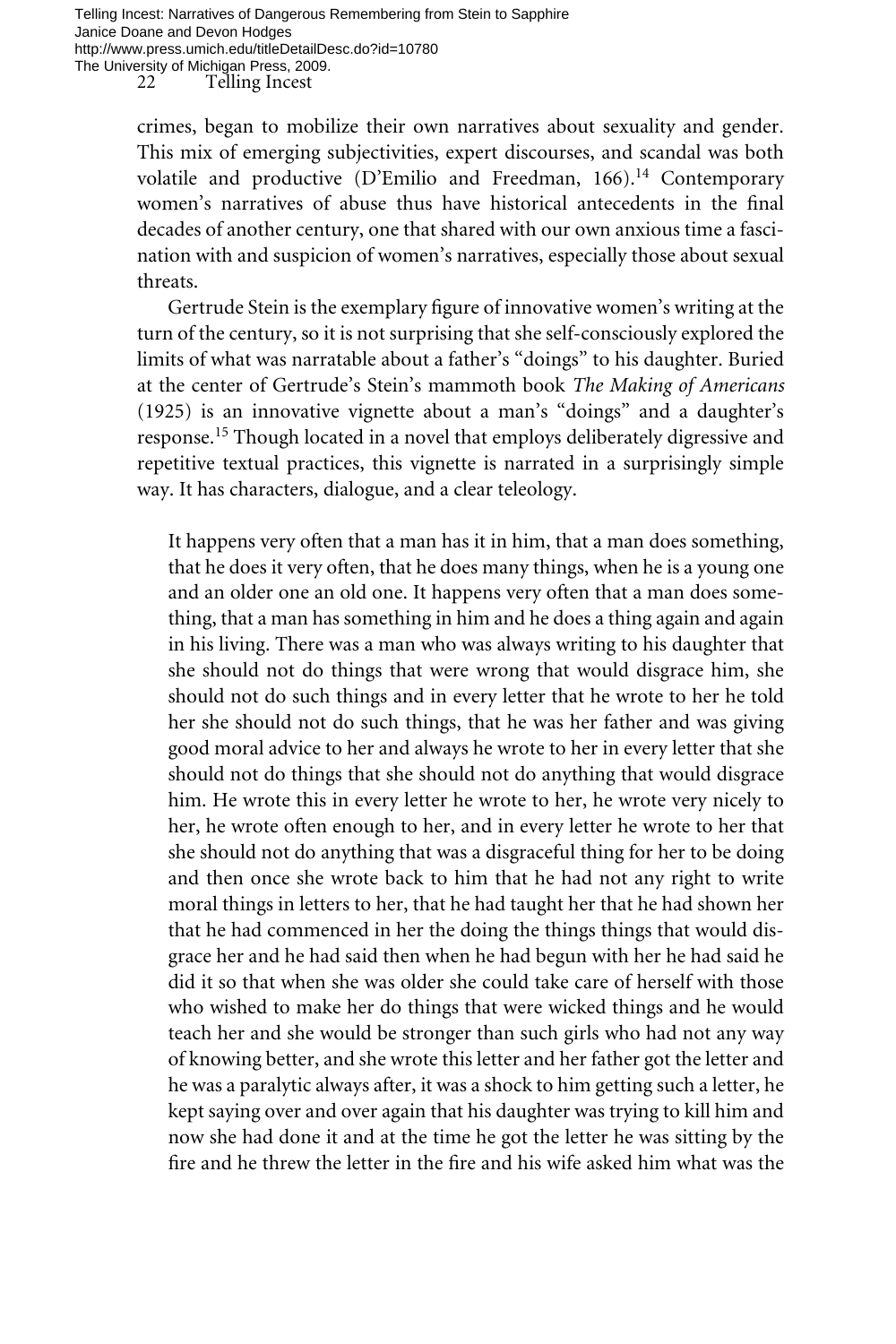matter and he said it is Edith she is killing me, what, is she disgracing us said the mother, no said the father, she is killing me and that was all he said then of the matter and he never wrote another letter. (488–89)

Although this story does not use the new description "father-daughter incest," old taboos against speaking about incest are nevertheless resisted in this tale of a father who commences doing things that would "disgrace" his daughter. Indeed, in a small space, Stein provides the contours of a case study of sexual abuse in "ordinary middle class existence" (34), where such abuse was not supposed to exist. Elizabeth Wilson has written perceptively that in the nineteenth century, one of the ways in which the ideology of the white middle class justified the dominance of this class was by implying that "incest occurs more often in other classes or racial groups because these groups are morally inferior and are unable to restrain their animal impulses" ("Not in This House," 41). This ideology, she suggests, continues to inform the false-memory syndrome movement and its denials that incest has occurred in the nice white families that make up the bulk of its membership.

Stein's narrator tells the reader that a man engages in repetitive behavior: "he does a thing again and again in his living." This generalized repetitive "doing" at first seems to be exemplified by an action that can be named: writing. The father repeats, and so does Stein, uncovering "the thing" through repetition. "There was a man who was always writing to his daughter that she should not do things that were wrong that would disgrace him." This man seems to be giving "good moral advice to her," to the daughter, whose morality we question since we are initially viewing her through the eyes of the father. Stein insists on the repetitive qualities of his letter writing: "always he wrote to her in every letter." He wrote this in "every letter," he wrote "often enough," so that his morality and writing both come to seem weirdly obsessive.

The daughter, however, just has to write once, puncturing her father's confidence in his own virtue, perhaps secured only through repetition. She reminds him of other, unacknowledged scenes of instruction, "that he had taught her that he had shown her that he had commenced in her the doing the things things that would disgrace her and he had said then when he had begun with her he had said he did it so that when she was older she could take care of herself with those who wished to make her do things that were wicked things." The daughter's stunning reminder of the things he has done to her causes his paralysis, a symptomatic revision of the trauma that transforms him into a victim and thus provides a defense against recollecting his role as the initiator of "wicked things," though he never denies her account. Repeatedly performing his new victimhood in an emotional style usually associated with discredited, hysterical femininity, the father says "over and over again that his daughter was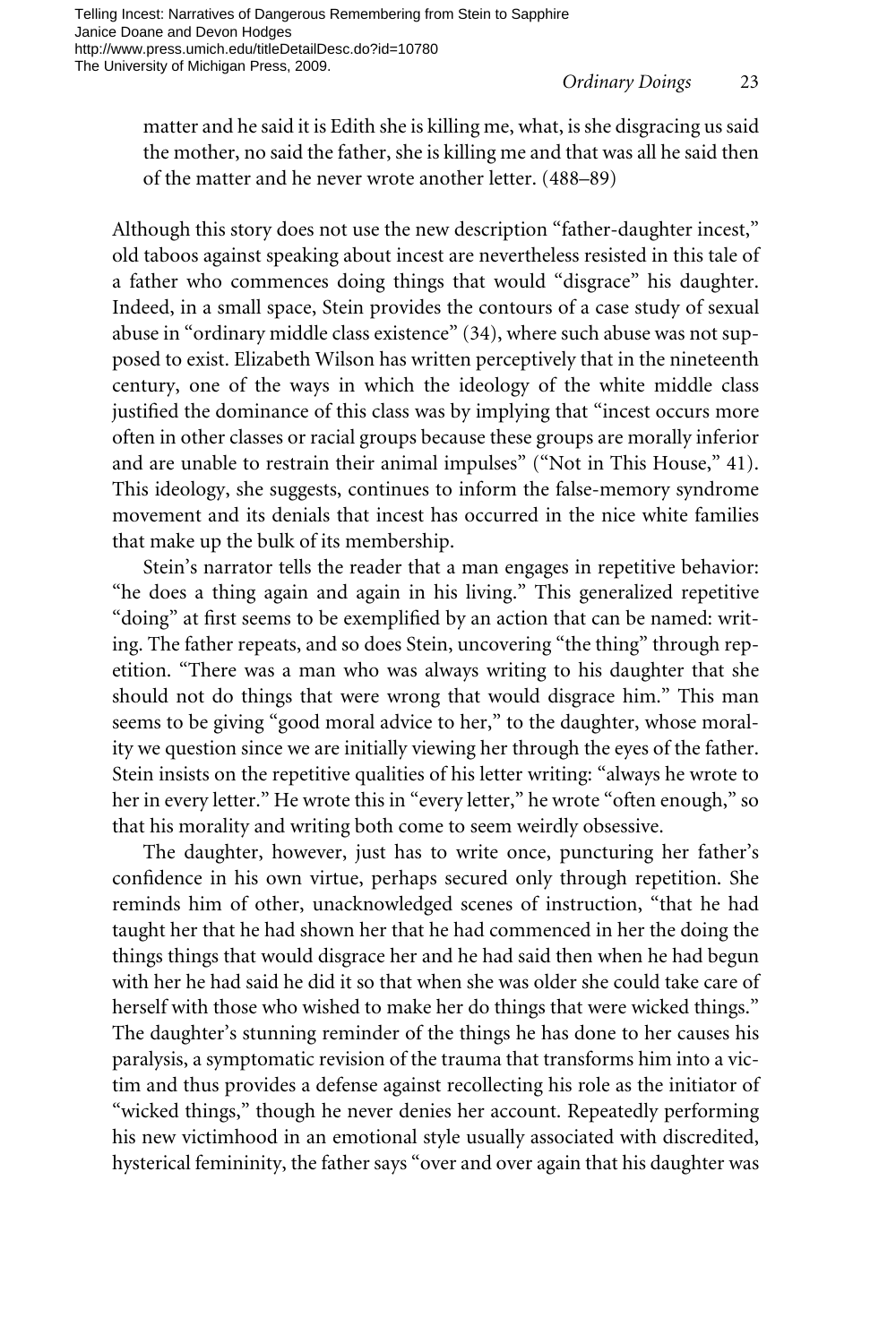trying to kill him and now she had done it." The father's language here is eerily familiar because the false-memory movement has popularized emotional narratives of fathers who claim to be victimized by their daughters.

In Stein's vignette, the father's announcement of his daughter's attempted parricide is a moment of apparent power reversal in which the daughter, now given murderous agency, is provided with a name, Edith. The mother, a bystander who announces her allegiance with the father in her use of the pronoun *us,* asks, "is she disgracing us." The father's answer, "no," narrows the scope of interpretive possibilities to what has happened between himself and his daughter, and he repeats, "she is killing me." The emotional impact of the scene is created by the surprising strength of the daughter's intervention, which challenges her father's moral explanation for "commencing in her" things that would disgrace her. The father's rationalization of his actions seems to hinge upon a distinction between what is acceptable for him to do in private and what she can do in public. Although this narrative is very wispy and oblique, it contains many features of later incest narratives. First, the mother's position is uncertain. She seems unaware of what has taken place between the father and daughter yet predisposed to align herself with her husband: "is she disgracing us." Second, the father rationalizes himself as a moral "teacher," and he believes that he is a victim of his daughter's hurtful accusations. Third, the father focuses on the daughter's sexual propriety in the public sphere—or her lack of it. The focus on her sexual behavior deflects attention from his own behavior. All of these features help illuminate why it is difficult for the daughter to tell her story.

This vignette occurs in the "Alfred Hersland and Julia Dehning" section of the novel where a "new way to me of feeling living" begins to emerge (621), following the clearly autobiographical "Martha Hersland" section of *The Making of Americans.* Indeed, Stein scholars have long assumed that the narrator who proclaims, "I write for myself and strangers" at the beginning of this section is simply Stein herself. Yet this "I" is a more complex construction that becomes a subject of increasingly explicit concern in the "Alfred Hersland and Julia Dehning" section. What is the place of the real event in such a project? How has Stein both relied upon and transformed her own history in the act of self-consciously composing it? By asking these questions, we are suggesting that in *The Making of Americans* the boundaries of fiction and personal history are blurred. In this way, we are responding to the complexity of Stein's project and also deferring to pressures to provide corroborating evidence for the truth of an incest story.

The personal experiences that Stein might have been drawing upon as she wrote this "incest" vignette have been documented by biographers, most notably by Linda Wagner-Martin in *Favored Strangers: Gertrude Stein and Her Family,* which places a new emphasis on Stein's childhood and family life. This new form of feminist interpretation is itself highly controversial because of the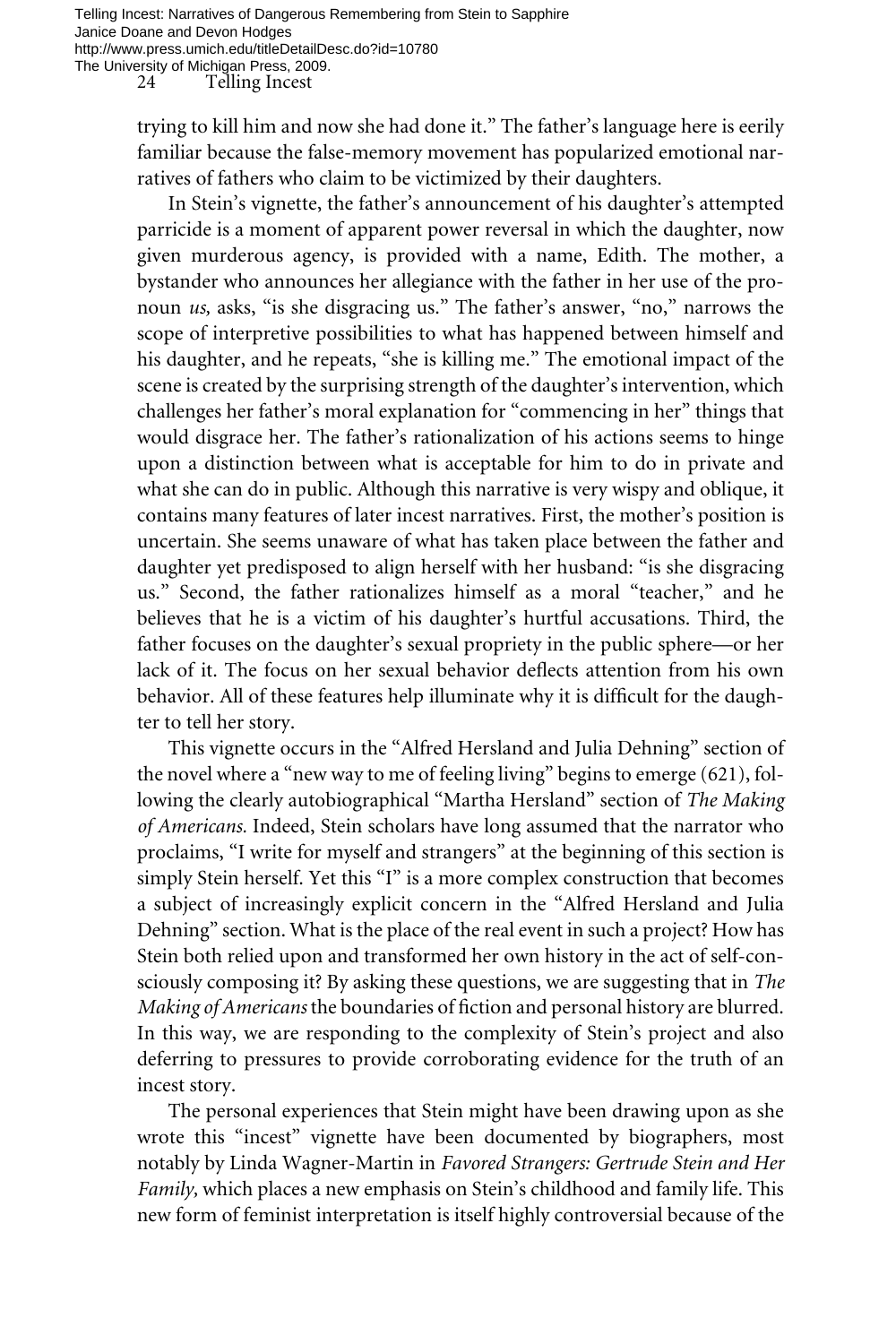way it turns a female author's—Virginia Woolf's, Edith Wharton's, Anne Sexton's and now Stein's—purported experiences of incest into the "keys" to her literary work. But surely it is arguable that such autobiographical readings are meaningful even if they are not foundational truths. The story Wagner-Martin tells about behavior in the Stein household suggests that Stein may not have been a happy Buddha, the other popular picture of her life, because of her experiences within what looks like one of the "incest families" described by Judith Herman and Linda Gordon. In these families the mother is absent through death and the sexually abusive father is erratic and domineering. While Wagner-Martin does not mention the vignette we have included here, she does provide evidence from Stein's notebooks pointing to incidents where male relatives made sexual advances to her sister Bertha, and perhaps to Gertrude herself, when both girls were in their teens. Drawing upon the notebooks, Wagner-Martin comments that following the death of Stein's mother, "not only was Daniel [Stein's father] courting women but much more disturbing—he had approached Bertha sexually, 'coming in to her one night to come and keep him warm'" (25). These words drawn from the notebooks seem to be reworked in a passage of *The Making of Americans* where the narrator comments on old men's desire for warmth:

Many old men do things to keep themselves warm then, when they are old ones and they are needing to be warm then. Some of them are cold then and they need to be warm then and need to be warmed up then, and some are shrunk away from the outside of them then when they are old men and need some one to fill them and they do concrete actions then and their generalised sensation is keeping warm then, their generalised intention is of keeping warm then. (490)

Old men understand their concrete actions as defined by their generalized intentions to keep warm. But how would these doings be understood from the point of view of the "some one" who must warm them?

Apparently Bertha Stein was not the only female in her family to be approached by a male relative, though Gertrude Stein's language about her own experience is elliptical. Wagner-Martin points out that

writing [in the notebooks] about an attempted sexual encounter was dangerous for Gertrude, particularly since she had been reared to avoid such topics. She added to the risk by combining her account [of Bertha's experience] with her memory of "my experience with Uncle Sol." . . . In another note, Gertrude fused the branches of her father's and uncle's families to implicate both men in this pattern of abuse: "Father's loving children young girls. Uncle Sol, Amy [one of Sol's daughters], uncle to them?" (25)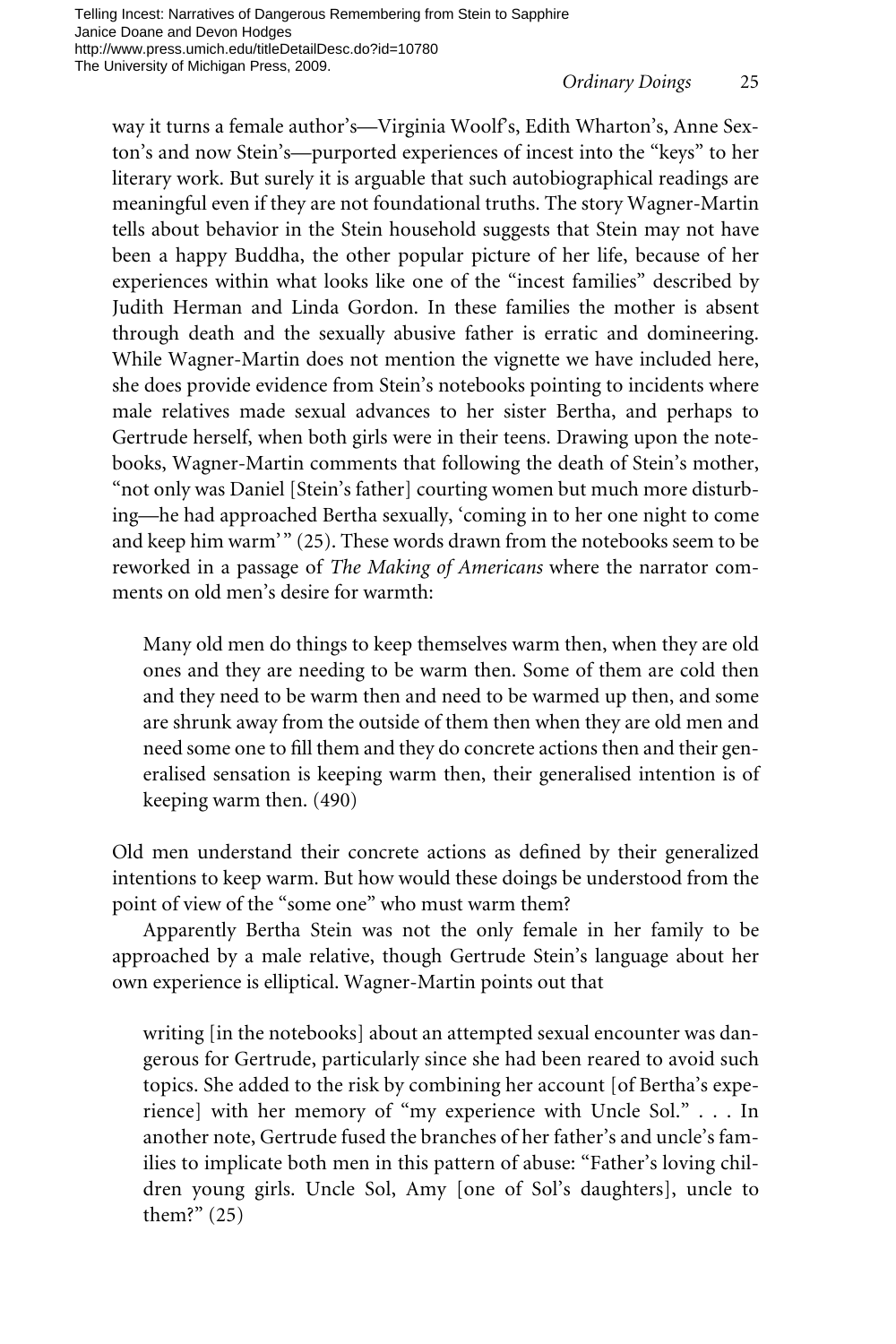The halting language of the notebooks suggests a tale of sexual abuse—father "coming into her one night to come and keep him warm" or "father's loving children young girls"—that struggles to be told. In these passages, the tentativeness of Stein's remarks reflects her doubt (note the question mark) about experiences that were not openly discussed by "children young girls" and, in this communal way, provided with legitimation. Though much disparaged as places where false memories are fabricated, survivor support groups today offer ratification of experiences that might otherwise not get a hearing. Stein's story, then, reminds us of what may be at stake when these groups are attacked as functioning only to create fabricated memories.

The inaccessibility of Stein's writing has been justly celebrated by postmodern critics, many of whom have privileged her later works that powerfully challenge conventions of realist writing. Yet attending only to the aesthetic achievements of Stein's writing may downplay her long struggle to give voice to silenced, personal pain—and the extent to which this struggle shaped her experiments in writing narrative. Indeed, much of *Making of Americans* is devoted to her narrator's digressive discussions of how hard it is to write when no one is listening, to her despair about her project: "I am important inside me and not any one really is listening" (595), or "I am in desolation and my eyes are large with needed weeping and I have a flush from feverish feeling" (729). Indeed, Stein was one of the few woman writers of her time who devoted a great deal of space within her texts to the explicit consideration of how to speak what should not be spoken or cannot be said.

The "incest" vignette provides one powerful example of a Steinian narrative that works against and within prohibitions against women telling stories about incestuous abuse, but it is only one of many in *The Making of Americans* that attempt to tell about nameless "doings." In the autobiographical "Martha Hersland" section, one hundred pages before the "incest" story, the narrator writes that

many do something to a little girl who does not like it, she shows just then no sign of reacting to it, the little girl who does not like it. She is not angry, she seems not to remember then to be angry, her reaction is not there then to it. Then she does something violent to show it and often then the one that did something to that little girl is surprised at it, that one then has forgotten all about it. (379)16

In recent testimony about recovered memory, women claim to have recovered memories of events to which they long had no conscious access. But the little girl in Stein's story does not forget what happens. Instead, she forgets to react to what is done: "she seems not to remember then to be angry." This kind of "not remembering" might be described as an artifact of a child's familiar vul-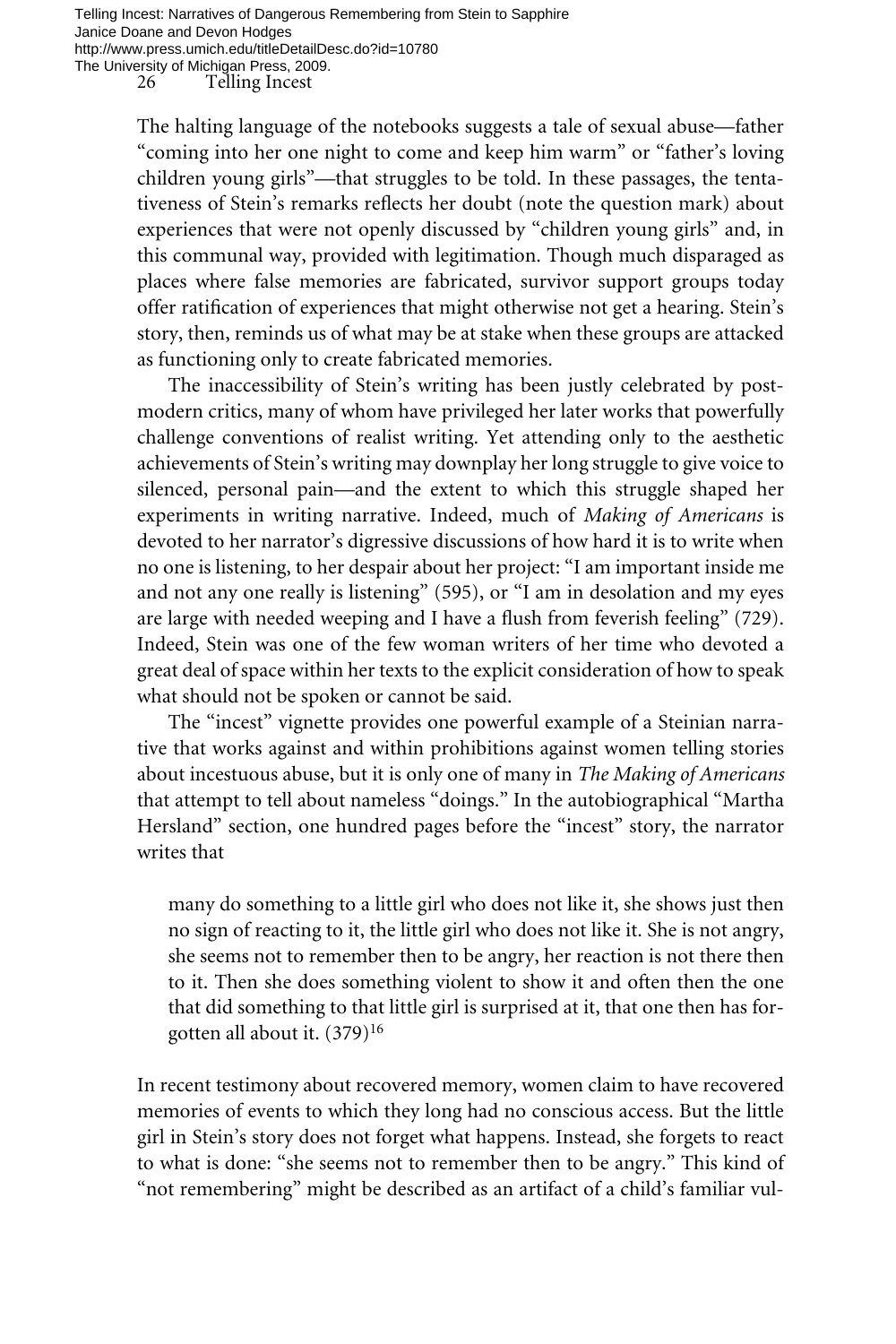nerability ("many do something to a little girl") that inhibits an independent judgment of a doing. A gap also exists between the "doer" and conscious recognition of a doing. As in the vignette, the one "that did something to that little girl" is the one who forgets and is surprised by the forceful expression of the girl's delayed anger.

This little story is interesting because it offers another way of thinking about why perpetrators forget *their* acts. In part because the little girl's expression of anger is delayed, the original event has no troubling significance as far as the "doer" is concerned. At the moment when something is "done to a little girl," no explicit, dissenting point of view challenges the doer's interpretation of events. The little girl, on the other hand, knows something happened that she "does not like." The issue for her is how to express her anger. Her response is delayed, violent, and still not fully narratable. In different ways, then, the doer and little girl are disconnected from the significance of a "doing." The doer forgets an event that seemed ordinary; the child's anger is out of sync with her experience. It takes the work of the narrator to connect the act and the girl's anger. As the girl's response becomes coherent, the past takes on a new meaning, especially for the doer, for whom the doing was never before explicitly resisted. In recent psychoanalytic literature, that gap between the event and its understanding within a comprehensible story is described as "trauma," and it accounts for the victim's rather than the perpetrator's delayed comprehension of an event.

As these examples show, Stein's effort to narrate women's experiences provoked and explored fruitful difficulties. In one amusing but pointed demonstration of how women's stories are occluded in a patriarchal culture, the narrator pokes fun at the Puritan heritage that constricts women's sexuality as well as their ability to know what is happening to their bodies:

One once who was a very intelligent active bright well-read fairly well experienced woman thought that what happens every month to all women, she thought it only happened to Plymouth Brethren, women having that religion. She was a child of Plymouth Brethren and had only known very intimately Plymouth Brethren women. She had known other women but it had not happened to her to have known about this thing. She was a child of Plymouth Brethren and she thought that what happens to all women every month only happened to Plymouth Brethren women, women having that religion, she was twenty eight years old when she learned that it happened to every kind of women. This is not an astonishing thing that she should have believed this thing. (495–96)

Stein clearly understands the limits of class, community, and beliefs on what a woman can either say or know. Yet despite her broad perspective, the narrator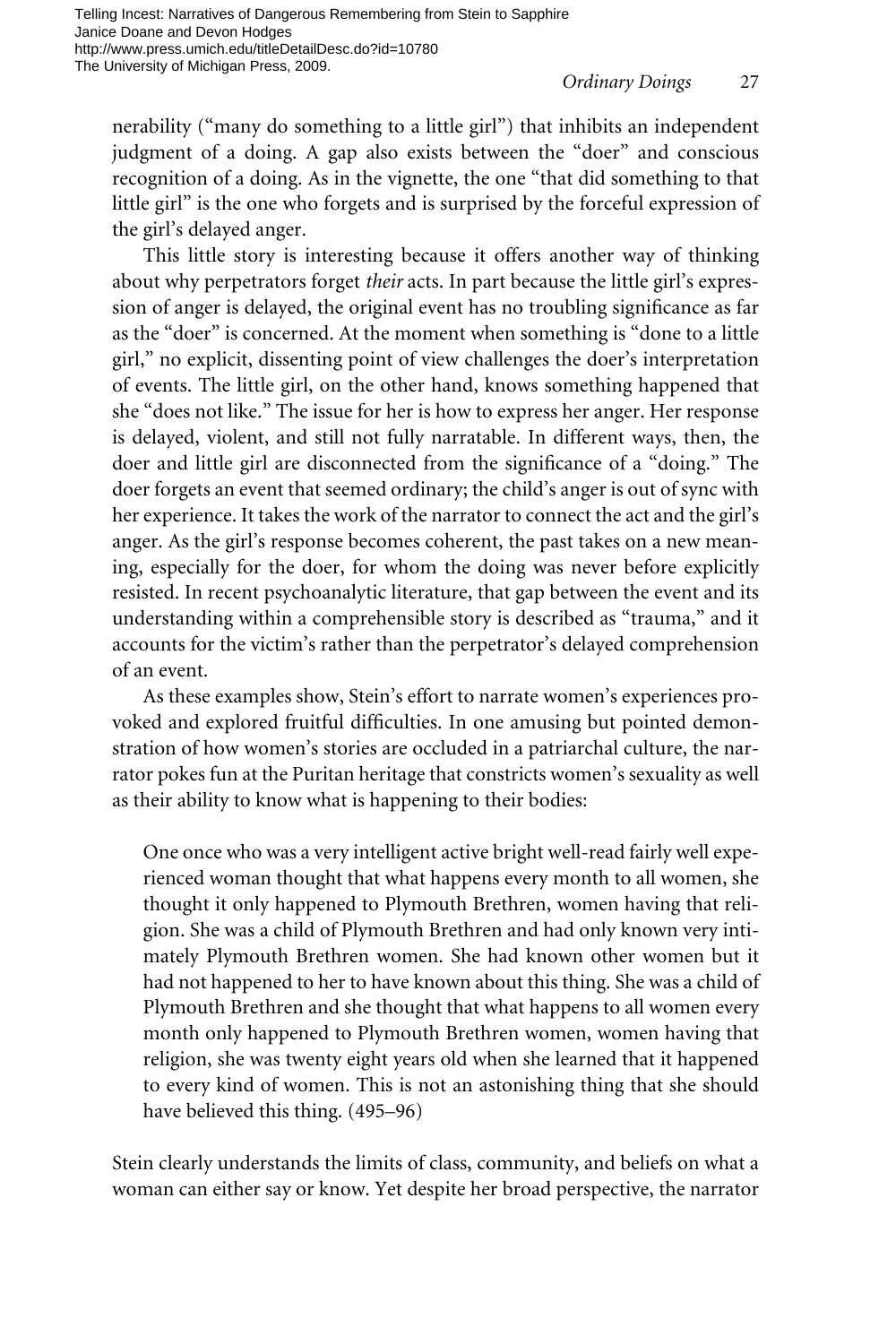still does not use the word *menstruation* to describe "what happens every month to all women." While she acknowledges this "happening," she does not name it. As a result of prohibitions on speaking, women's recollection finds a language of not quite knowing and not quite telling.

With this tension between the narratable and the unnarratable in mind, let us return to the "incest" vignette. This scene emphasizes the point of view of the father, with Edith's perspective entering through the contents of a letter that is summarized by the narrator. The narrative form of Stein's story thus dramatizes the centrality of paternal power. Yet though Stein does not give Edith a point of view and a story, *per se,* she does give her letter agency that is violent in its repercussions: the father is a "paralytic" ever after. While his body is explicitly immobilized, what seems to "kill" him is the way Edith's intervention undoes his "virtuous" feeling, his way of understanding his own actions and securing a moralized identity.

Stein describes the father not as a hypocrite, or self-righteous, but as an ordinary man, among those who are "good enough men, good enough fathers, good enough husbands, good enough citizens" (491). And given this framework of ordinariness, these men have a generalized conviction that their concrete actions reflect their goodness and virtue. Further, their sense of their own integrity lends them authority to believe in their concrete acts that are "instructing to others so that other ones will know something" (491). Rather than using the language of true and false so pervasive in the contemporary memory wars, Stein emphasizes a dynamic process in which this morality is subject to reinterpretation. The father of the story is shown to have done something and rationalized it as an activity conveying useful knowledge to his daughter, even as what he has done contradicts the tenets of the moral code he believes he is enforcing—and to which he wants her to conform. His rationalizations are a dangerous form of forgetting, and he suffers the consequences when his daughter provokes his "killing" reinterpretation of his past behavior. He loses his socially constructed identity, his categorization of himself as a virtuous, good-enough father. He also loses his potency both as an authority and as an author ("he never wrote another letter"). The vignette explores the gap created between the father's frame of reference and his nameless doing, a gap forced into view by Edith's powerfully resistant perspective.

Stein makes clear that the father's moralized framework is not individual and personal but culturally sanctioned, "ordinary." Stein, then, is documenting evolving historical formulations of character and morality and the ongoing resistance provided by both concrete actions and emerging points of view. The dynamics of such a process have implications for understanding the past. In a discussion of the rise of new sexual stories, Ken Plummer describes a process that begins with the envisioning of a "feeling, a thinking, a doing." These inarticulate preconditions for stories are blocked or fragmented; "nothing unusual